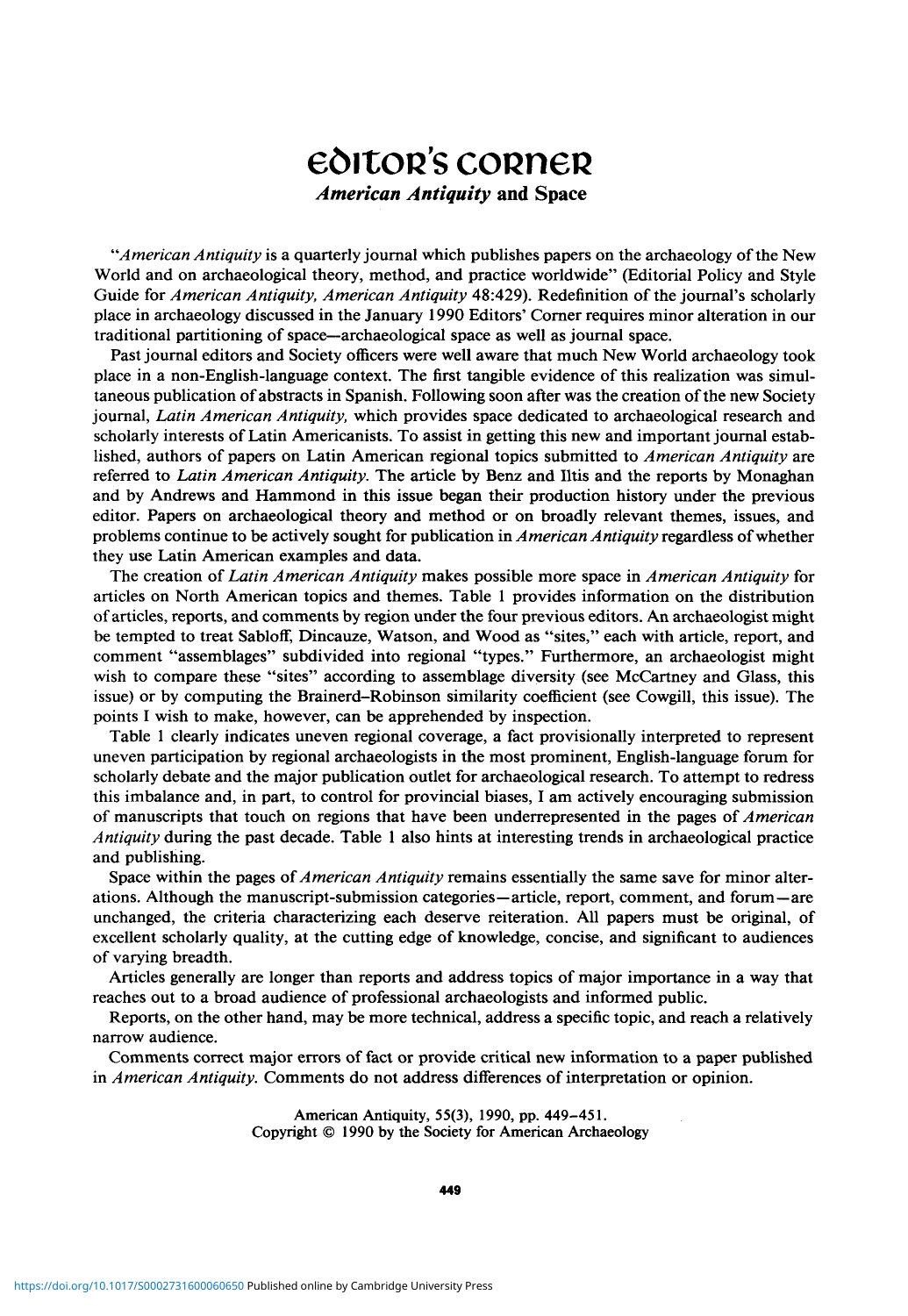## **450 AMERICAN ANTIQUITY [Vol. 55, No. 3, 1990]**

|                              | <b>Sabloff</b>  |           |             | Dincauze        |             |             |
|------------------------------|-----------------|-----------|-------------|-----------------|-------------|-------------|
|                              | <b>Articles</b> | Reports   | Comments    | <b>Articles</b> | Reports     | Comments    |
| Regional papers <sup>b</sup> |                 |           |             |                 |             |             |
| North America                |                 |           |             |                 |             |             |
| <b>Greater Southwest</b>     | 4.5             | 11.7      | 21.6        | 14.3            | 7.1         | 10.9        |
| Plains                       | 2.2             | 2.9       |             | 8.5             |             | 15.2        |
| <b>Great Lakes</b>           | 2.2             | 7.4       | 16.2        | 2.9             | 4.8         | ⊸           |
| Northeast                    | 4.5             | 4.4       | 2.7         | 2.9             |             | 8.7         |
| Southeast                    | 4.5             | 1.5       |             | 8.5             | 9.5         | 4.4         |
| Northwest                    |                 | 1.5       |             | 2.9             |             |             |
| California and               |                 |           |             |                 |             |             |
| the Great Basin              | 2.2             | 11.7      | 16.2        | 5.7             |             | 6.5         |
| Alaska                       | 4.5             | 1.5       |             |                 | 2.4         |             |
| Canada                       | 2.2             | 1.5       | 8.1         | 2.9             | 2,4         |             |
| Eastern Arctic               | 2.2             |           |             |                 |             |             |
| Latin America                |                 |           |             |                 |             |             |
| Mesoamerica                  | 53.3            | 38.2      | 27.1        | 31.5            | 54.7        | 30.4        |
| Central America              | 2.2             |           |             |                 | 4.8         |             |
| South America                | 13.3            | 14.7      | 8.1         | 11.4            | 14.3        | 17.4        |
| Caribbean                    | 2.2             | 1.5       |             |                 |             |             |
| Other                        |                 | 1.5       |             | 8.5             |             | 6.5         |
| Total regional               |                 |           |             |                 |             |             |
| papers (N)                   | (45) 100%       | (68) 100% | $(37)$ 100% | (35) 100%       | $(42)$ 100% | $(46)$ 100% |
| Topical papers $(N)^c$       | (12)            | (29)      | (34)        | (16)            | (15)        | (19)        |

Table 1. Relative Frequency of *American Antiquity* Articles, Reports, and Comments by Editor and Region.

*Note:* Marjorie Anne Bennett, editorial assistant, compiled the information presented here.

<sup>a</sup> The Fiftieth Anniversary issue (Vol. 50, No. 2) is included only under topical papers.

<sup>b</sup> Regions are those used in the CURRENT RESEARCH section of the journal.

Frequencies (N) included here for comparative purposes.

Forum is an essay of opinion on current issues or topics of immediate significance to a broad audience.

Each volume of *American Antiquity* (four issues) contains approximately 900 pages. Rising printing costs dictate that this page limit remain unchanged even as the ease of word processing extends manuscript length. In opposition to these inflationary forces is my wish to publish more of the excellent papers being submitted. I encourage all authors to exercise economy in their use of words, tables, and figures. I remind authors also that well-written, concise papers move relatively quickly into print. Together we shall conquer space.

> J. Jefferson Reid Editor